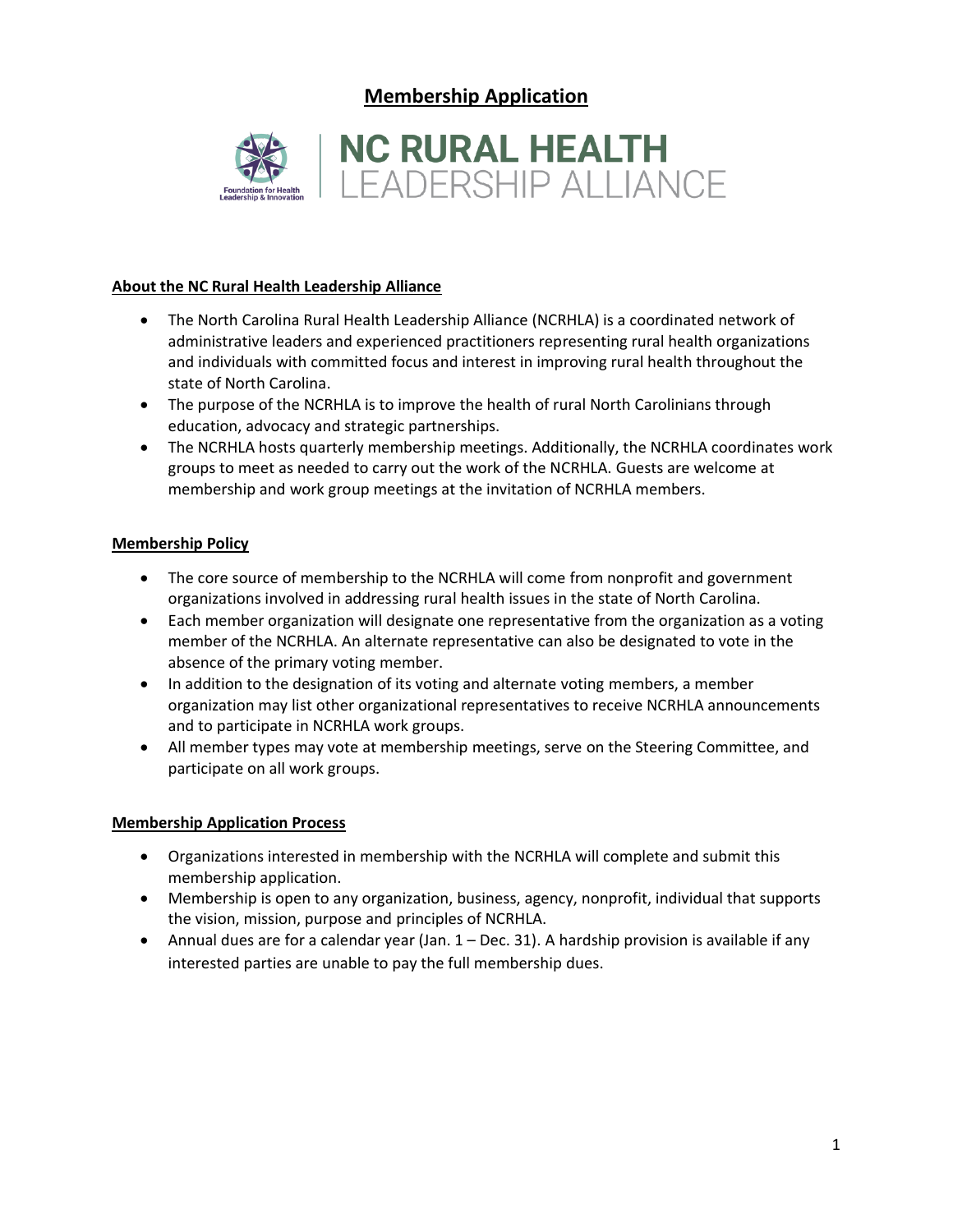## **Membership Application**



#### **Instructions**

Please complete the prompts on the following pages. Required sections are marked with an asterisk (\*).

| *Member Information                                                                     |             |               |  |  |
|-----------------------------------------------------------------------------------------|-------------|---------------|--|--|
| Name/Name of Organization:                                                              |             |               |  |  |
| <b>Mailing Address:</b>                                                                 |             |               |  |  |
| Web Address of Organization (if applicable):                                            |             |               |  |  |
| Type of Organization (circle the one that best describes your organization or business) |             |               |  |  |
| <b>Health Care</b>                                                                      | Agriculture | Environmental |  |  |
| Human Service                                                                           | Education   | Faith-Based   |  |  |
| Government                                                                              | Other:      |               |  |  |
| Organizational Mission Statement:                                                       |             |               |  |  |

Rural Counties and/or Geographic Regions Served:

Key Focus Areas or Programs relative to Rural Health: